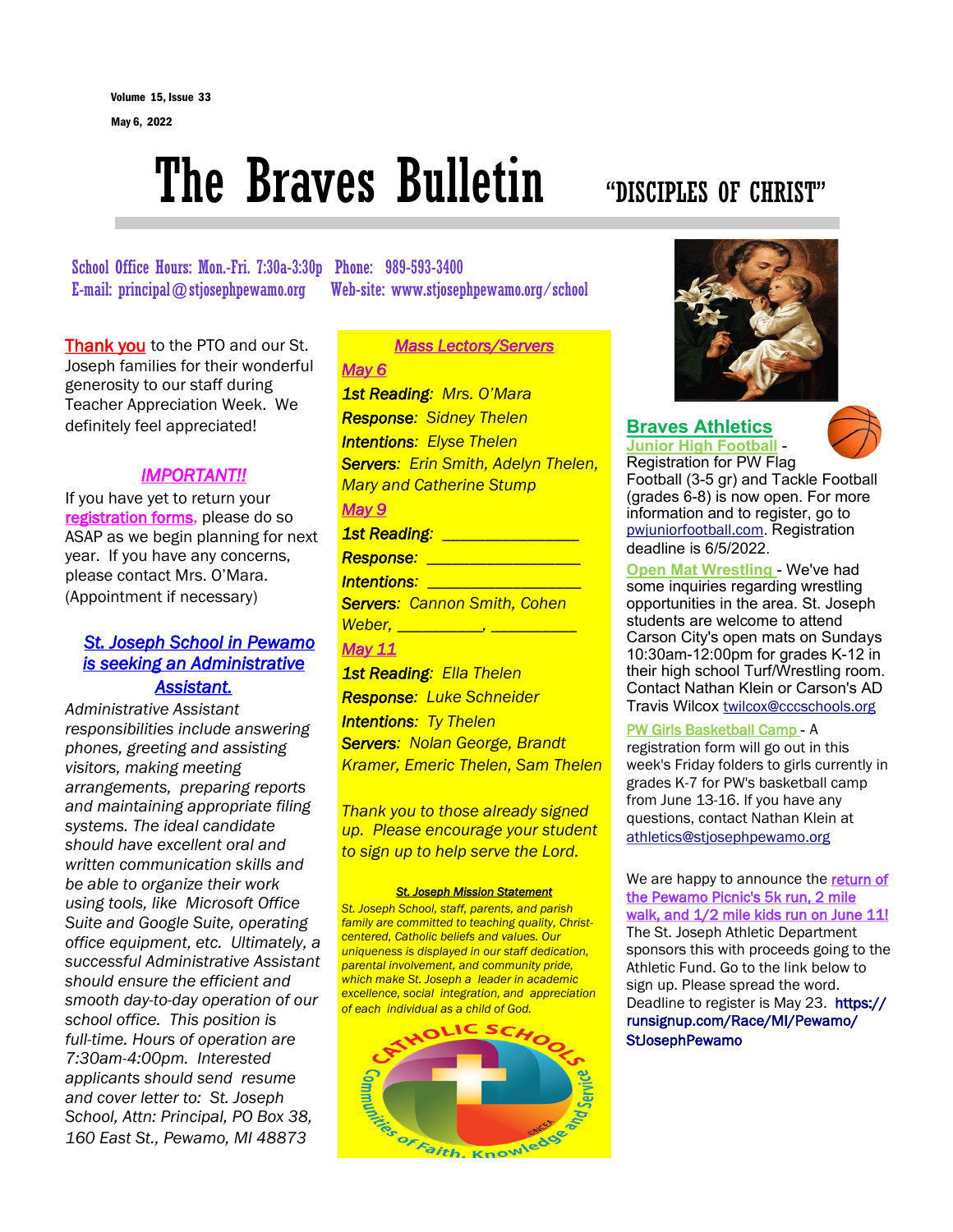# **"Disciples of Christ"**



# **MAY**

| Lincoln Schneider | 3  |
|-------------------|----|
| Mikayla Miller    | 6  |
| Alijah Harrington | 10 |
| Katherine Weber   | 13 |
| Zachary Huhn      | 16 |
| Jude Simon        | 23 |
| Leo Klein         | 25 |

# *SCRIP NEWS*

Please participate in the online payment process to reload or print gift cards any time. \*\*PLEASE DON'T FORGET TO USE SCRIP AND SCRIP PRESTOPAY. For more information, contact Amy Thelen 517-930-[0351.](tel:(517)%20930-0351)  Due to decreased Scrip orders, we will place orders on the **2nd Monday of the month-9:00am.** 

*OK2SAY encourages confidential tips on criminal activities or potential harm directed at students, school employees, or schools. Submit tips 24/7*

# *How To Submit A Tip To OK2SAY*

*Call-855-565-2729(8-555OK2SAY) Email: ok2say@mi.gov Website: ok2say.com Text: 652729 (OK2SAY) Available in the app stores for iPhone and Android. Search for OK2SAY*

# Completed Drill Schedule 2021-22

Fire Drill #1-September 20, 2021 Lockdown Drill #1-October 7, 2021 Fire Drill #2-October 21, 2021 Tornado Drill #1-November 3, 2021 Fire Drill #3-November 16, 2021 Lockdown Drill #2-January 11, 2022 Fire Drill #4-February 28, 2022 Tornado Drill #2-March 24, 2022 Lock Down Drill #3-April 25, 2022

# *May Calendar*

*\*4/25-5/20-NWEA MAP Testing \*5/9-Mother/Daughter Banquet \*5/11-Grandparent's Day-10:00 Mass, 11:00 Entertainment, 11:30 Lunch \*5/12-1st-5th Grades to Impressions Five Museum \*5/16-Sixth-eighth Grades to Devereaux Sawmill \*5/17-P-W Senior Walk-through \*5/18-P-W Commencements; St. Joseph School Board Mtg. @ 6:30p \*5/20-St. Joseph's Color Run 2:00 \*5/20-21-Eighth Grade Class Trip \*5/24-Eighth Grade-last day \*5/25-Young Fives Graduation at 10:30 a.m.; George's Fries, Hot Dogs, Shepherd's Ice Cream for lunch; P.E. Activities in the afternoon; Eighth Grade Graduation Mass @ 6:30 p.m. \*5/26-Relaxed Code per Principals for the Day, Hudson & Leah McCrumb \*5/27-No School per Principals for the Day, Hudson & Leah McCrumb 5/30-No School-Memorial Day*

# **Summer Tutoring**

If you are interested in receiving Summer Tutoring for your K-4th grade child, please call or text Erin Schafer (certified teacher) at 517-490-6388 to reserve a spot. Tutoring takes place in Westphalia and begins the week of June 12. Hurry as there are limited spots remaining.

Please have your students check out the **lost and found** table. There are a lot of items there.

# *Safe Kids*

*Please click on the blue link below for info about keeping kids safe online. Tech Snippets* 

*[Protecting Young Eyes](https://mailchi.mp/protectyoungeyes/download_4_25_22?e=711d74be09)* Click here: [The Protect App](https://protectyoungeyes.us10.list-manage.com/track/click?u=e302841fa7468bc03178aa832&id=f67e1e1a6c&e=00f4b1666e) is now live in both App Stores!

# MOM'S HOT LUNCH \*5/11-Pulled Pork-

# Grandparent's Day! \*5/18-Baked Potato Bar \*5/25-The last hot lunch of the year will be on May 25,

Graduation Day for 8th grade and Young 5s. For this special occasion, George's French Fry wagon is providing hot dogs and french fries for ALL students, including Y5-8 and those who do not normally take hot lunch. Shepherd's Ice Cream will be providing ice cream thanks to a generous grandparent donation. The afternoon will be filled with P.E. Activities.

# THANK YOU TO ANDY AND KARA GEORGE, SHEPHERD'S ICE CREAM AND THE ANONYMOUS DONOR!

# PLAYGROUND SUPERVISORS M-Th-arrive 11:25 (11:30-12:05) Friday-arrive 11:10 (11:15-11:50)

\*Christopher Feldpausch, Doug George-May 9, 10, 11

- \*Jessie Harrington, Todd Henning-May 12, 13, 16
- \*Josh Huhn, Bruce Jandernoa-May 17, 18, 19
- \*Jim Klein, Nathan Klein-May 20, 23, 24
- \*Andrew George, Andrew Kowatch-May 25, 26, 27
- \*Ben Kramer, Mike Kramer-May 31, Jun 1, 2
- \*Nick Kramer, Bill Martin-Jun 3,6,7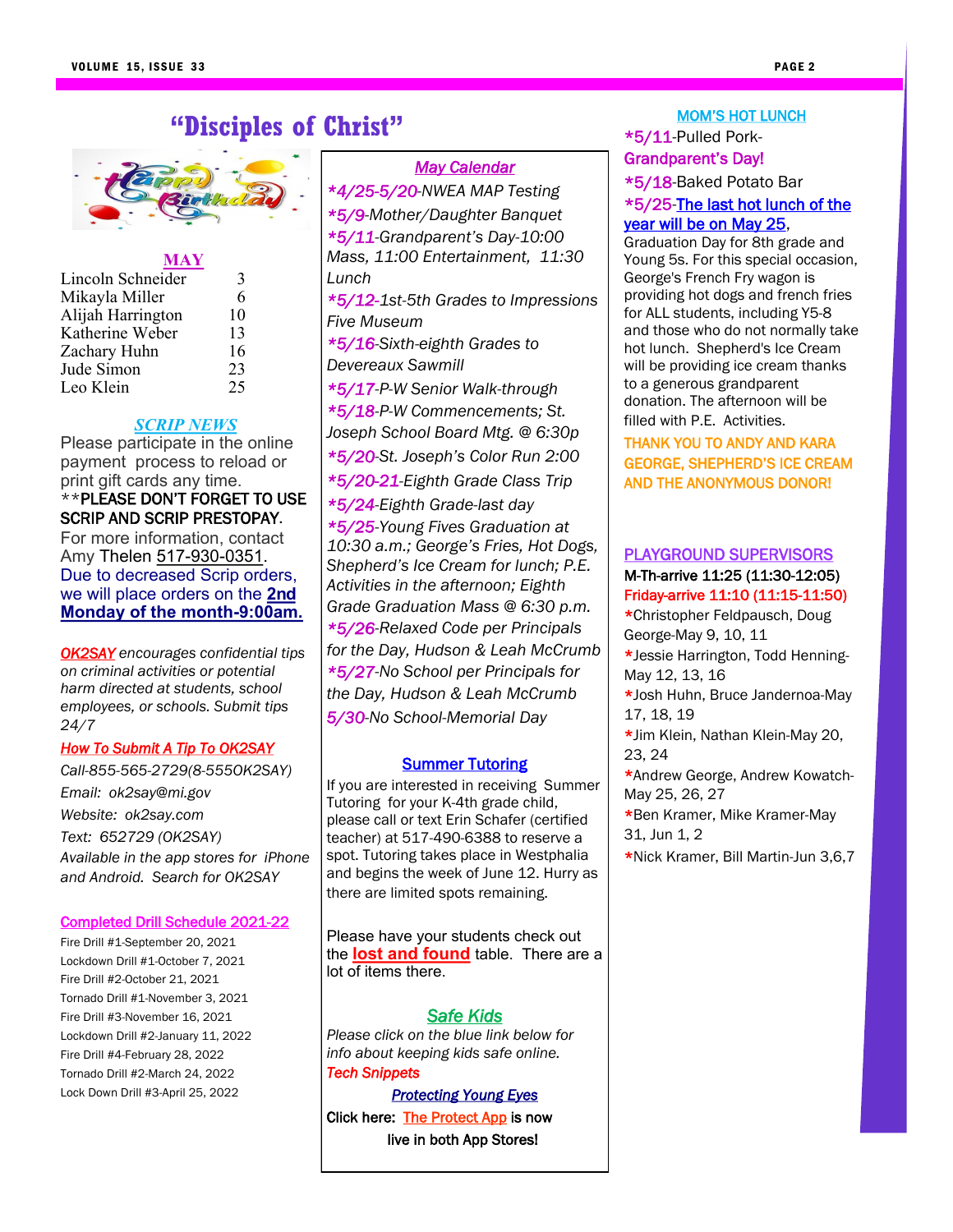# **Welcome Scholarships for new pre-school and kindergarten students** are

available to every new preschool and kindergarten student who is registered in a Parish in the Grand Rapids diocese, has not received a Welcome Scholarship before, and does not have any siblings currently enrolled in any Catholic school in the diocese.

New kindergarten students are eligible for \$750 toward tuition in the 2021-22 school year. New students entering preschool in Fall 2021 (including young 5's and developmental kindergarten) are eligible for \$250 toward tuition in each year of preschool, and the balance of the \$750 when entering kindergarten. Read more about [the Welcome Scholarship at this](https://catholicschools4u.org/blog/welcome-scholarships-available-new-preschool-kindergarten-families)  [link.](https://catholicschools4u.org/blog/welcome-scholarships-available-new-preschool-kindergarten-families) Apply for the Welcome Scholarship using this link. [2021-22 Welcome Scholarship](https://dioceseofgrandrapids.na2.echosign.com/public/esignWidget?wid=CBFCIBAA3AAABLblqZhBUcFPvufsMmiLGco27xpqLayTjuXfOnrJ0_meFZ5-aluHq5taeWXQJk7JxOwStQdc*)  [application](https://dioceseofgrandrapids.na2.echosign.com/public/esignWidget?wid=CBFCIBAA3AAABLblqZhBUcFPvufsMmiLGco27xpqLayTjuXfOnrJ0_meFZ5-aluHq5taeWXQJk7JxOwStQdc*)

School Office Hours: Monday thru Friday from 7:30a-3:30p. For more information, visit our web-site at:: www.stjosephpewamo.org

## Phone: 989-593-3400 E-mail: principal@stjosephpewamo.org k.pline@stjosephpewamo.org

*Want to help make a difference while you shop in the Amazon app at no extra cost to you? Simply follow the instructions below to select "St Josephs Educational Trust Fund" as your charity and activate AmazonSmile in the app. They'll donate a portion of your eligible mobile app purchases to us. How it works:*

*1. Open the Amazon app on your phone 2. Select the main menu (=) & tap on "AmazonSmile" within Programs & Features*

*3. Select "St Josephs Parish & School-Pewamo MI" as your charity. (You must sign in to AmazonSmile each time)*

*4. Follow the on-screen instructions to activate AmazonSmile in the mobile app*

#### *Daily Prayer*

*We are resuming our daily prayer, followed by the Our Father.*

*Dear Lord, This day is a gift from you. Let me make good use of it. Help me to do what I have to do so that I may grow in body, mind and soul.*

*Every day let me know you more, love you deeper, and serve you better so that I may be happy with You in Heaven. Amen*

*When contacting the school, please include the office in Informational emails sent to teachers. If you do not get a response, especially endof-the-day emails regarding pick-ups or changes to a student's regular schedule, please call the office.*

*Office: 989-593-3400*

*Young Fives-Mrs. Beth Thelen b.thelen@stjosephpewamo.org Kindergarten-Mrs. Kerri Hafner k.hafner@stjosephpewamo.org 1st Grade-Mr. Caleb Heckman &* 

*Mrs. Alison Klein c.heckman@stjosephpewamo.org*

*a.klein@stjosephpewamo.org 2nd/3rd Grade-Diane Spence*  d.spence*@stjosephpewamo.org*

*4th/5th Grade-Mrs. Casey Zimmer*

*c.zimmer@stjosephpewamo.org 6th Grade-Mr. Ryan Weber rweber@stjosephpewamo.org*

*(note: there is no period after the r in this email)*

*7th/8th Grade-Mrs. Deb Thelen d.thelen@stjosephpewamo.org*

*8th Grade Algebra-Mrs. Kim Pung*

*k.pung@stjosephpewamo.org Mrs. O'Mara-*

*principal@stjosephpewamo.org*

*Mrs. Karen Pline* 

*k.pline@stjosephpewamo.org*

*m.mabe@stjosephpewamo.org*

#### *Mrs. Monica Mabe*

*Ms. Nickie Wentworth* 

*stewardship@stjosephpewamo.org*

Completed Drill Schedule 2019-20

Fire Drill #1-September 12, 2019 Lockdown #1-September 26, 2019 Tornado Drill #1-October 1, 2019 Fire Drill #2-October 16, 2019 Fire Drill #3-November 12, 2019 Lockdown Drill #2-January 21, 2020 Fire Drill #4-February 5, 2020

#### Completed Drill Schedule 2020-21

Fire Drill #1-September 18, 2020 Lockdown Drill #1-October 6, 2020 Fire Drill #2-October 20, 2020 Tornado Drill #1-November 3, 2020 Fire Drill #3-November 10, 2020 Lockdown Drill #2-January 19, 2021 Fire Drill #4-February 23, 2021 Tornado Drill #2-March 9, 2021 Lockdown Drill #3-April 16, 2021 Fire Drill #5-May 7, 2021

#### *Sports Players- VERY IMPORTANT*

*Students participating in any athletic event need a physical form on file in the school office, as well as an Athletic Policy, Participation Agreement and Payment. Please go to stjosephpewamo.org and click on 'School' and then the Athletic Policy icon for forms. Policy prohibits students from practicing or playing until all four are on file.*

#### *Safe Kids*

*Please click on the blue link below for info about keeping kids safe online.*

*2022 Top 5 Digital Trends Impacting Kids* 

*[Protecting Young Eyes](https://mailchi.mp/protectyoungeyes/download_3_28_22?e=711d74be09)* Click here: [The Protect App i](https://protectyoungeyes.us10.list-manage.com/track/click?u=e302841fa7468bc03178aa832&id=f67e1e1a6c&e=00f4b1666e)s now live in both App Stores!

*Common Sense Education offers family friendly resources. Please click the blue link below to access.* 

*Topic:* TikTok and My 3rd Grader

# *[Family Activities](https://view.commonsense-email.org/?qs=9b163ac1d303dd8f22fbf39b15f4b1e9c496cac4db9a66b02074e3174ff1826371b4c36d1ce0a130db539b05a558c563a82cdaf0644f648c530257fd4dc6a6124b8a9c0ab31d657218edad23c6718dfaa75c4e3933650753)*

St. Joseph Apparel can be ordered anytime from Home Town Sports in Portland at 200 W Bridge Street, or call (517) 647- 7332. They have St. Joseph's Logo to be added, if you wish.